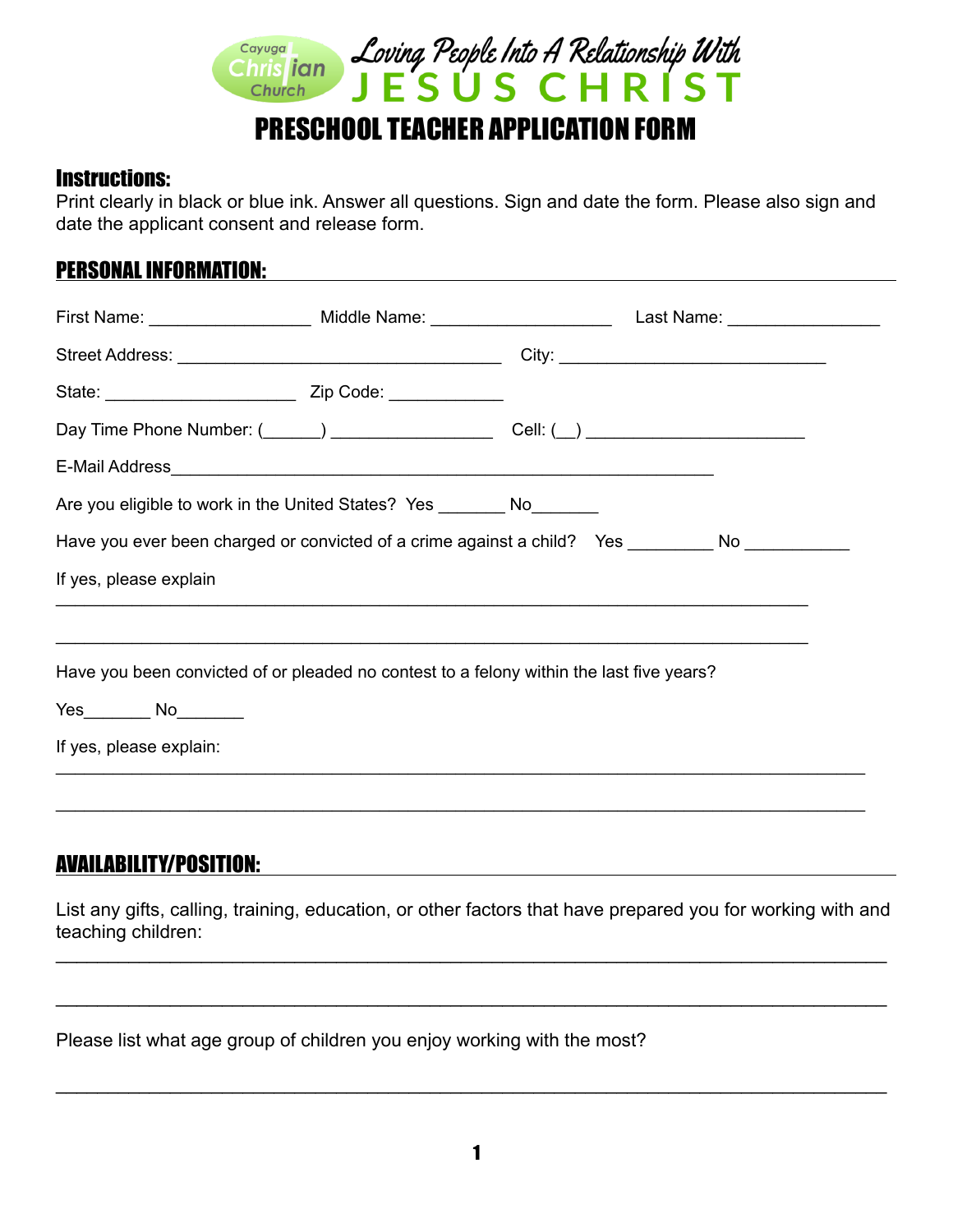**Availability:** the Cayuga Christian Preschool is in session Monday - Friday, 8am-1pm. Are you available to work during these times?

\_\_\_\_\_\_\_\_\_\_\_\_\_\_\_\_\_\_\_\_\_\_\_\_\_\_\_\_\_\_\_\_\_\_\_\_\_\_\_\_\_\_\_\_\_\_\_\_\_\_\_\_\_\_\_\_\_\_\_\_\_\_\_\_\_\_\_\_\_\_\_\_\_\_\_\_\_\_\_\_

\_\_\_\_\_\_\_\_\_\_\_\_\_\_\_\_\_\_\_\_\_\_\_\_\_\_\_\_\_\_\_\_\_\_\_\_\_\_\_\_\_\_\_\_\_\_\_\_\_\_\_\_\_\_\_\_\_\_\_\_\_\_\_\_\_\_\_\_\_\_\_\_\_\_\_\_\_\_\_\_

 $\_$ 

\_\_\_\_\_\_\_\_\_\_\_\_\_\_\_\_\_\_\_\_\_\_\_\_\_\_\_\_\_\_\_\_\_\_\_\_\_\_\_\_\_\_\_\_\_\_\_\_\_\_\_\_\_\_\_\_\_\_\_\_\_\_\_\_\_\_\_\_\_\_\_\_\_\_\_\_\_\_\_\_

\_\_\_\_\_\_\_\_\_\_\_\_\_\_\_\_\_\_\_\_\_\_\_\_\_\_\_\_\_\_\_\_\_\_\_\_\_\_\_\_\_\_\_\_\_\_\_\_\_\_\_\_\_\_\_\_\_\_\_\_\_\_\_\_\_\_\_\_\_\_\_\_\_\_\_\_\_\_\_\_

 $\_$ 

\_\_\_\_\_\_\_\_\_\_\_\_\_\_\_\_\_\_\_\_\_\_\_\_\_\_\_\_\_\_\_\_\_\_\_\_\_\_\_\_\_\_\_\_\_\_\_\_\_\_\_\_\_\_\_\_\_\_\_\_\_\_\_\_\_\_\_\_\_\_\_\_\_\_\_\_\_\_\_\_

\_\_\_\_\_\_\_\_\_\_\_\_\_\_\_\_\_\_\_\_\_\_\_\_\_\_\_\_\_\_\_\_\_\_\_\_\_\_\_\_\_\_\_\_\_\_\_\_\_\_\_\_\_\_\_\_\_\_\_\_\_\_\_\_\_\_\_\_\_\_\_\_\_\_\_\_\_\_\_\_

Yes\_\_\_\_ No\_\_\_\_\_

What date are you available to start work? \_\_\_\_\_\_\_\_\_\_\_\_\_\_\_\_\_\_\_\_\_\_\_\_\_

### EDUCATION & FAITH:

Name and Address of School - Degree/Diploma - Graduation Date:

Skills and Qualifications: Licenses, Skills, Training, Awards:

Please describe a brief statement of your personal relationship with Christ and how it began:

Are you currently an active member of the Cayuga Christian Church?

Yes\_\_\_\_ No

If you are not, would you consider becoming an active member of the Cayuga Christian Church?

Yes\_\_\_\_ No\_\_\_\_\_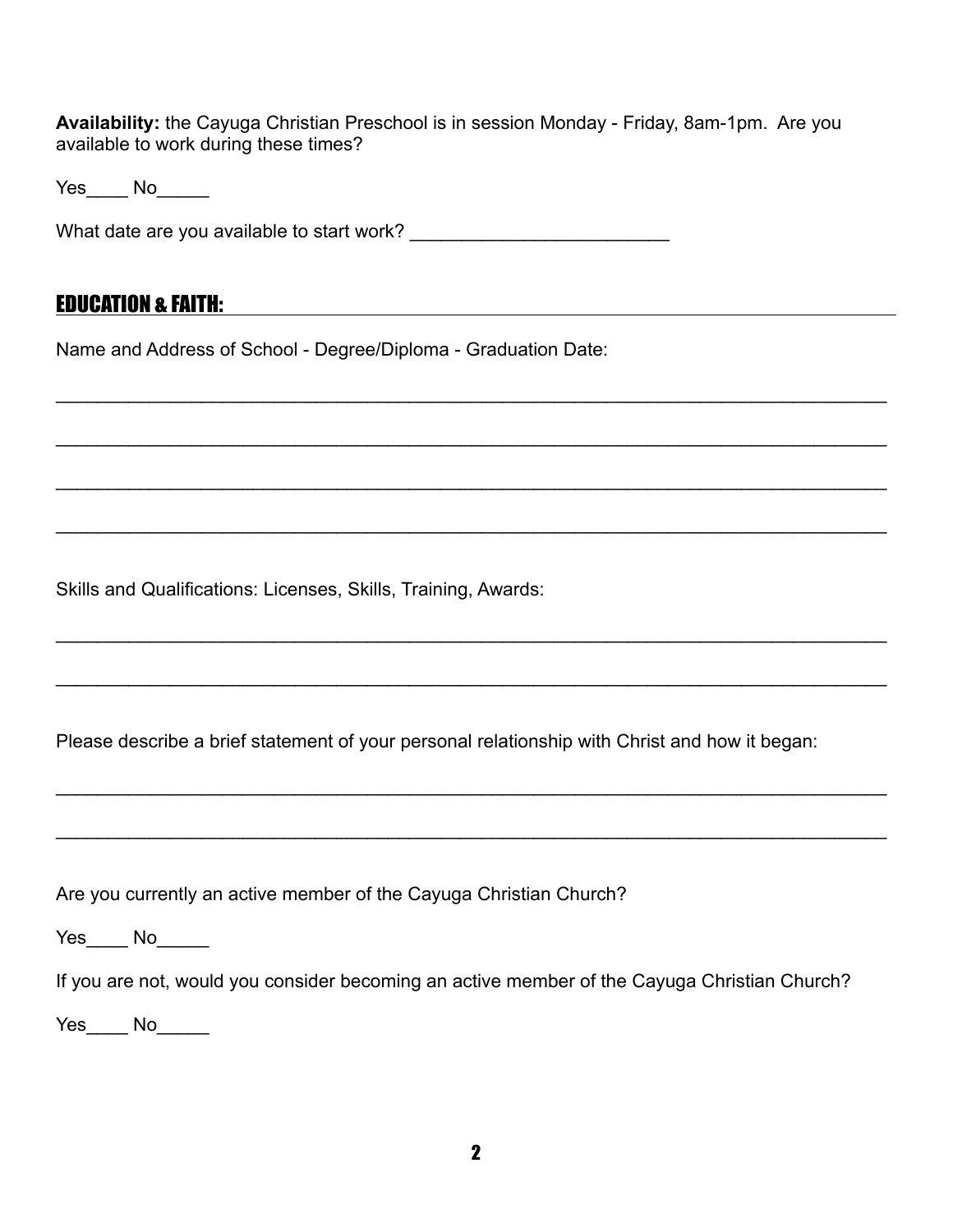# **EMPLOYMENT HISTORY** (for previous 6 years)

| <b>Present Or Last Position:</b>                                                 |  |
|----------------------------------------------------------------------------------|--|
|                                                                                  |  |
|                                                                                  |  |
|                                                                                  |  |
|                                                                                  |  |
|                                                                                  |  |
|                                                                                  |  |
| ,我们也不会有什么。""我们的人,我们也不会有什么?""我们的人,我们也不会有什么?""我们的人,我们也不会有什么?""我们的人,我们也不会有什么?""我们的人 |  |
|                                                                                  |  |
| May We Contact Your Present Employer?                                            |  |
| $Yes$ No $\rule{1em}{0.15mm}$ No $\rule{1em}{0.15mm}$                            |  |
| <b>Previous Position:</b>                                                        |  |
|                                                                                  |  |
|                                                                                  |  |
|                                                                                  |  |
|                                                                                  |  |
|                                                                                  |  |
|                                                                                  |  |
|                                                                                  |  |
|                                                                                  |  |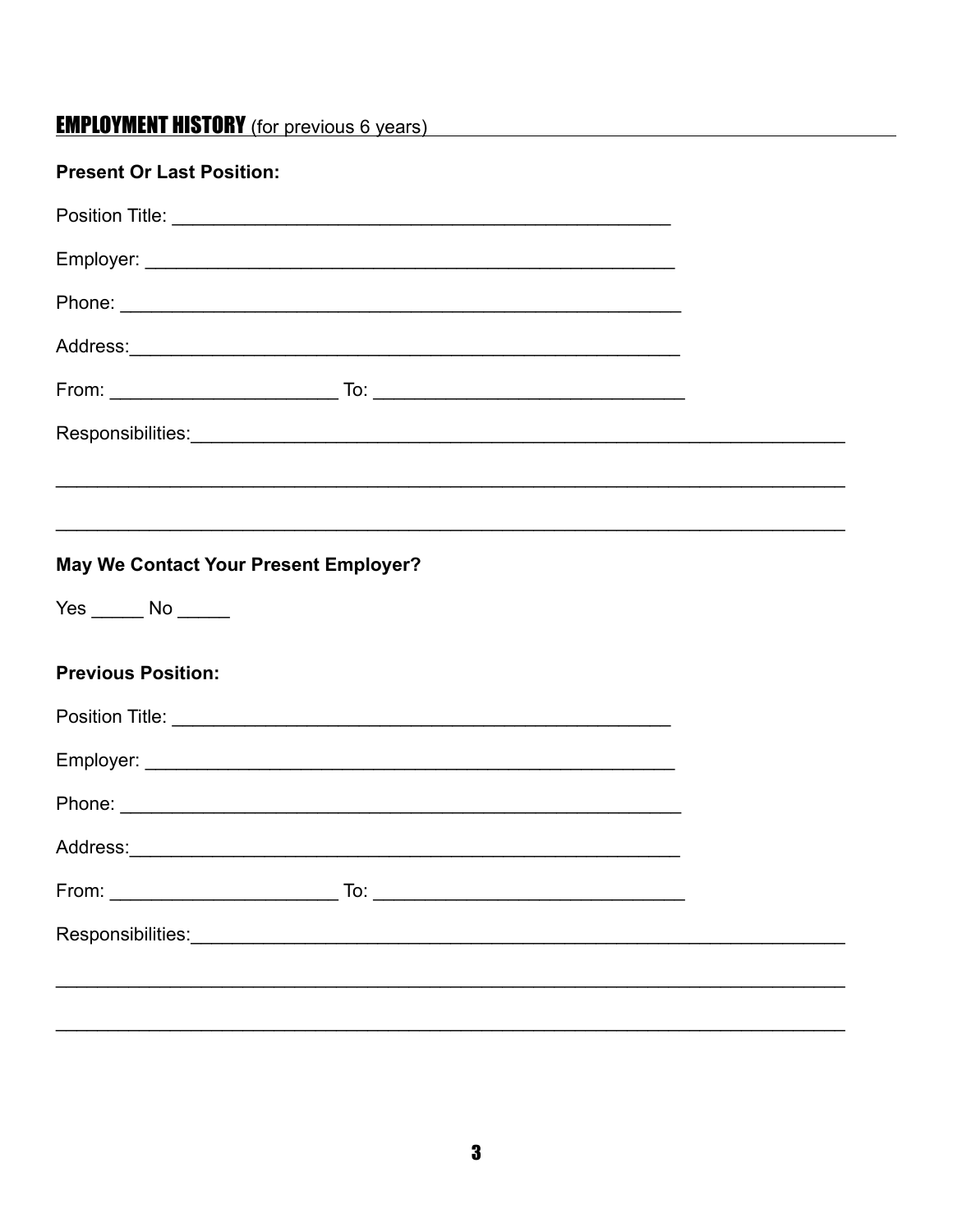### **Previous Position:**

| From: $\overline{\qquad \qquad }$ |  |
|-----------------------------------|--|
|                                   |  |
|                                   |  |
|                                   |  |

### References:

Please Include Name/Title/Address/Phone:

| $1.$ $\frac{1}{2}$ $\frac{1}{2}$ $\frac{1}{2}$ $\frac{1}{2}$ $\frac{1}{2}$ $\frac{1}{2}$ $\frac{1}{2}$ $\frac{1}{2}$ $\frac{1}{2}$ $\frac{1}{2}$ $\frac{1}{2}$ $\frac{1}{2}$ $\frac{1}{2}$ $\frac{1}{2}$ $\frac{1}{2}$ $\frac{1}{2}$ $\frac{1}{2}$ $\frac{1}{2}$ $\frac{1}{2}$ $\frac{1}{2}$ $\frac{1}{2}$ $\frac{1}{$ |  |  |
|------------------------------------------------------------------------------------------------------------------------------------------------------------------------------------------------------------------------------------------------------------------------------------------------------------------------|--|--|
|                                                                                                                                                                                                                                                                                                                        |  |  |
|                                                                                                                                                                                                                                                                                                                        |  |  |
|                                                                                                                                                                                                                                                                                                                        |  |  |
|                                                                                                                                                                                                                                                                                                                        |  |  |
|                                                                                                                                                                                                                                                                                                                        |  |  |
|                                                                                                                                                                                                                                                                                                                        |  |  |

I certify that information contained in this application is true and complete. I understand that false information may be grounds for not hiring me or for immediate termination of employment at any point in the future if I am hired. I authorize the verification of any or all information listed above.

Signature experience and the state of the state of the state of the state of the state of the state of the state of the state of the state of the state of the state of the state of the state of the state of the state of th